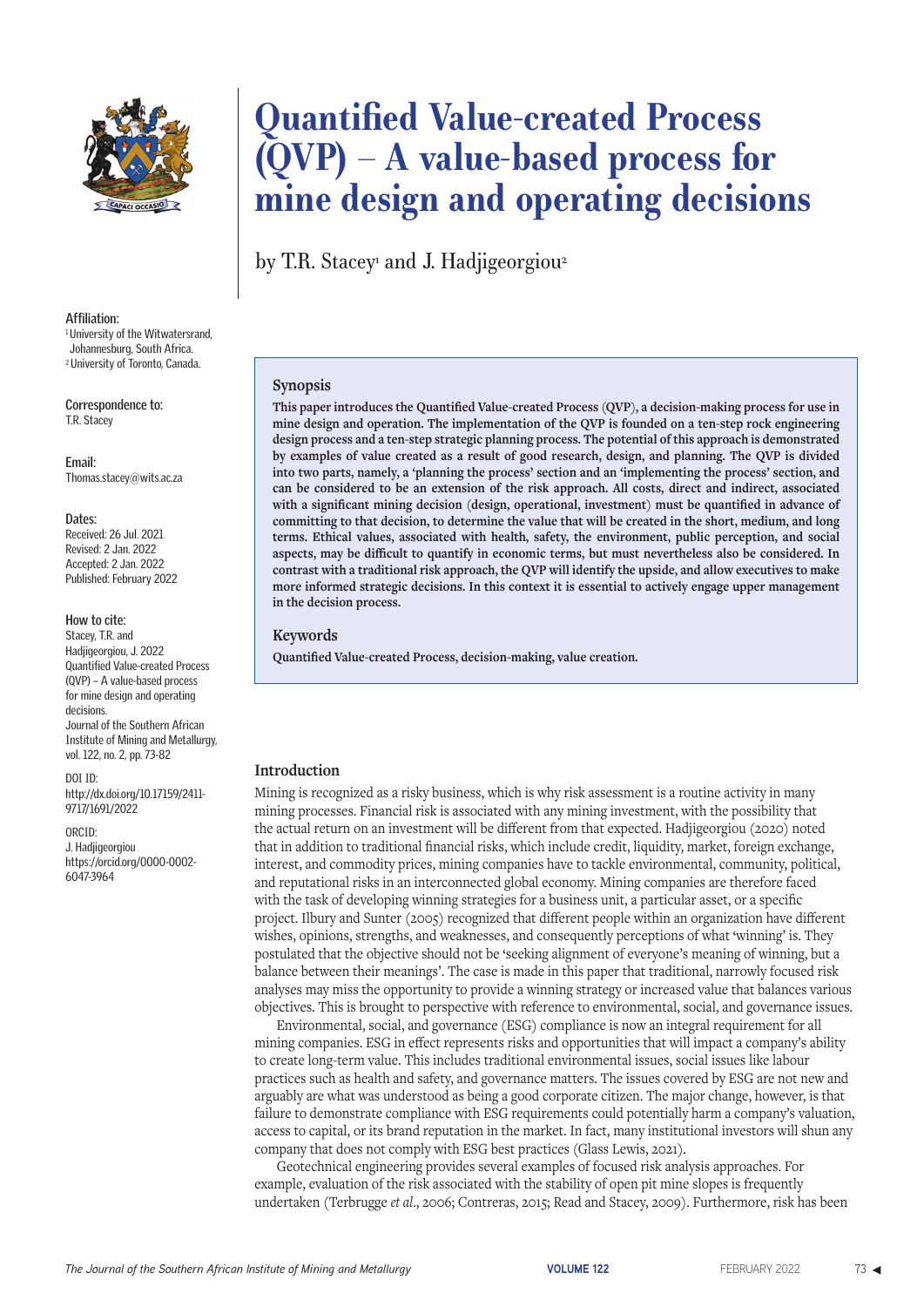proposed as a criterion for design in rock engineering (Stacey, Terbrugge, and Wesseloo, 2007). However, such risk evaluations are usually associated with the downside, and ignore the upside potential. Experience at many mine sites suggests that decisions are often made based on short-term considerations, often costcutting exercises, which may result in **'**quick fixes'. The short-term consequences may provide immediate value, but the longer-term consequences of these actions may often lead to much greater value destruction. The practical implication is that frequently experienced problems, such as rehabilitation of rock support, clearing blockages of orepasses, clearing slope failure material from haul roads and pit bottom, *etc.*, will often be the subject of provisions in the operating budget of a mine. Once such a budget has been established, mine management will usually be satisfied if the operation meets its budget forecasts and see these problems as the cost of doing business. However, this approach ignores the potential upside, which is the additional value that could have been realized in the longer term if these problems could have been prevented. Furthermore, budget provisions usually only cover the direct costs of the consequences, and do not take into account what is frequently the most important cost, that of the loss of production.

The proposed Quantified Value-created Process (QVP) can be considered an extension of the risk approach. All costs, direct and indirect, associated with a significant mining decision (design, operational, investment) must be quantified in advance of committing to that decision, to determine the value that will be created in the short, medium, and long terms. Ethical values, associated with health, safety, the environment, public perception, and social aspects, may be difficult to quantify in economic terms, but cannot be ignored. Thus, in contrast with a risk approach, the QVP approach will identify the upside, and allow executives to make appropriate strategic decisions. For example, it might be shown that a proposed decision will result in short-term value destruction, but that medium and longer term value will be substantial, thus promoting a positive decision. Value created in the short term, but not in the longer term, should result in a negative executive decision. To implement the process, executives need to demand quantification of all relevant direct and indirect costs from their mine management and operational staff to assist in making their decision. Mining company executives have managerial and financial expertise, but may be non-technical, which means that they are unlikely to understand fully all the technical issues associated with proposed mining developments. This phenomenon has been described as an **'**asymmetry in knowledge' between the different levels of management within a mining company (Hadjigeorgiou, 2020). Traditionally, executives have to base their decisions on the confidence they have in the information supplied to them by mine management. In contrast, with this approach, using the QVP, executives will have a comprehensive involvement in the overall development and thus be able to make the most meaningful decisions for the short, medium, and long terms with knowledge and confidence.

In the following sections, examples will be given of value creation achieved in numerous mining projects. This will be followed by a suggested ten-step QVP, which is aimed at ensuring a logical implementation of the process.

### **Examples of value creation in mining**

In this section, information extracted from published material is presented to illustrate that all significant mine design and operational decisions should be based on the quantified value

that will be created by those decisions, taking into account the short, medium, and long term. Although the selected examples are mostly geotechnical in nature, the same concepts can be applied to other fields. The published information generally relates to after-the-event evaluations, to illustrate the magnitude of the value that can be created. However, the thesis of the paper is that such value should be quantified in advance so that appropriate decisions can be taken to realize optimum value in line with the company's goals.

### *Health and safety*

Safety is of prime importance in mining, and a safe mine represents great ethical value for the mining company. Poor design and operation, leading to unsafe situations and accidents, often have serious economic consequences. It is possible to quantify the financial implications of accidents or potential accidents, although this does not appear to be commonplace. Preis and Webber-Youngman (2021) suggest that financial costs relating to mining incidents can be split into direct and indirect costs, with indirect costs being substantially greater. Quantifying health and safety costs is complex and in many cases made more difficult as the costs are incurred at different time periods following a mining incident.

Mine policy in preventing health and safety incidents is usually very bland and although the overarching objective is zero harm, in practice rules or guidelines are often arguably bent, against policy, so that short-term production targets can be met. This highlights the need for both accountability and responsibility repercussions of full enforcement of safety guidelines.

### *Design and operation of orepasses*

Design decisions regarding orepasses involve the definition of pass location (including proximity to production excavations, shafts, crusher chambers, *etc*.), orientation (inclination and orientation relative to geological strata), size, shape, length, method of excavation, lining and installed support, system geometry, and operating principles. Storage capacity and required operating life may also be important. In high-stress environments, pass crosssections may **'**grow' during use due to stress-induced failure of the rock and/or the geological structure. From an operating point of view, it is most efficient to locate passes as close as possible to the sources of ore and shafts so as to optimize the load-hauldump or other transfer efficiencies. However, in a deeper sub-level caving environment, for example, stress concentration in the solid around the base of the caved area, which is where passes are located, may lead to rock failure in the pass if it is too close to the orebody. Thus a **'**close' pass would provide short-term operational benefits, but in the medium to longer term a 'more distant' pass may avoid such rock failure and associated loss of production and rehabilitation costs, and therefore contribute much greater economic value to the mine. In a deep-level gold mining environment. passes with an initial diameter of 2.4 m have been reported to have opened up under stress to a span of up to ten times the original diameter. Minney (1990) describes a case in a deep-level gold mine in which pass breakout failure occurred to such an extent that the **'**extended' pass affected the stability of the shaft with which it was associated. The impact on the efficiency of the pass would have been significant, indicating the longer term economic benefit and value that could have been realized with improved orepass design.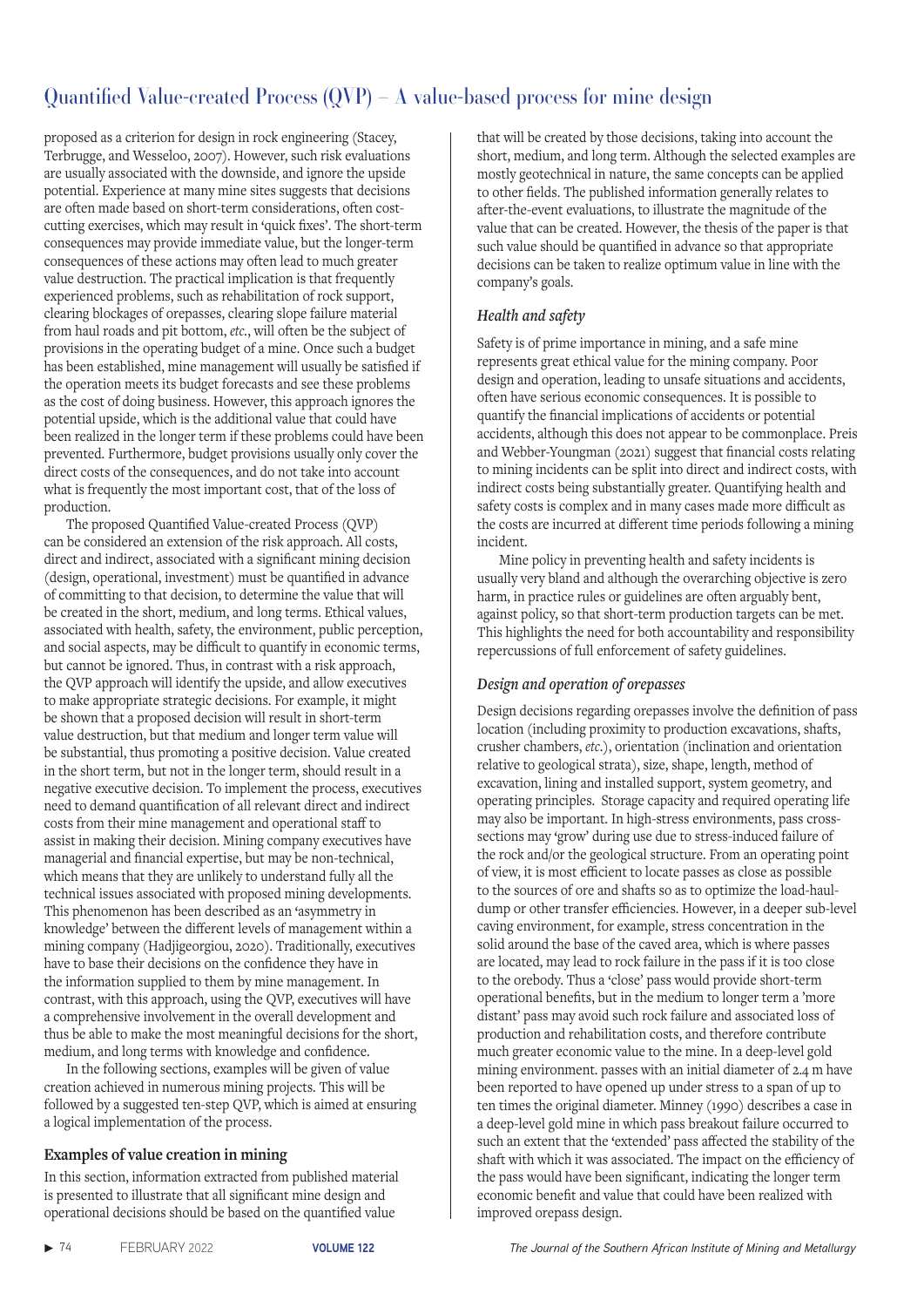Because orepasses rarely involve safety risks, it appears that they are usually given no more than scant detailed design considerations (Hadjigeorgiou and Stacey, 2013), and there rarely appears to be any strategy in planning, designing, and operating orepass systems. A likely explanation is that the comprehensive costs of the absence of strategies have not been apparent. Mines can usually quantify satisfactorily the routine construction, operational, and maintenance costs, but they commonly do not have cost data on hangup clearance, blast damage repair, and rehabilitation. All of these unexpected occurrences impact on production and can result in major costs of loss of production, which is often the single most important economic factor for a mine. A review of orepass design practice in the deep gold mining industry, involving 200 individual passes in eight mines (Joughin and Stacey, 2004) revealed minimal quantitative information: what information there was, was often undocumented, but communicated by word of mouth from shaft personnel; and very few cases existed in which geological information, such as from borehole logs, was available for passes. This confirms the widespread absence of strategy associated with planning, design, and operation of orepasses (Hadjigeorgiou and Stacey, 2013). The practical implication of not collecting adequate geotechnical data has been demonstrated in a benchmarking study of ten Canadian mines. There was no incidence of uncontrolled failure in any orepass section developed in competent rock mass conditions (*i.e*. Q value greater than 5, see Table I).

In massive mining operations, from an operational efficiency point of view, it is an advantage to locate orepasses as close to the orebody as possible such that tramming times are minimized and production rates maximized. However, as mining progresses, the stresses around the orebody will change and this might lead to stress concentrations in the orepass and resulting instability. As a result, the orepass may become inoperable, and therefore it will be necessary to transport ore to adjacent orepasses, at much lower efficiencies and greater costs. In such cases value is destroyed. Therefore, such potential occurrences should be taken into account in the design location of the passes to optimize value.

### **Blasting in open pit mines**

The quality of blasting determines the amount of damage induced in the rock mass. The extent of this damage effectively determines the stable slope angles that can be adopted in open pit mines. In addition, the fragmentation is determined by the blasting, and the particle size distribution has a major influence on the efficiency of loading, hauling, and milling. Research conducted by Bye (2003) established the desired particle size distributions in both ore and waste rock at an open pit mine. The research involved over 200 trial blasts to define those blast designs that would deliver the required fragmentation. The result was a significant improvement of 18% in the average plant milling rate, 16% in the autogenous

 *Table I*

 **Performance of orepass sections in ten underground mines (after Lessard and Hadjigeorgiou, 2006)**

| Q rating                          | No. of sections | Non-supported |        |
|-----------------------------------|-----------------|---------------|--------|
|                                   |                 | Total         | Failed |
| > 5 (fair)<br>< 5 (poor)<br>Total |                 |               |        |
|                                   | 100             |               |        |

milling rate, 13% in the average instantaneous loading rate for ore and waste, and 11% in the average instantaneous loading rate for ore. An additional revenue of over \$2 million a month was realized in the plant alone (Little, Bye, and Stacey, 2007).

Further blasting research was carried out to investigate the value of implementing electronic delay detonators (EDDs). This demonstrated that EDDs would consistently provide uniform fragmentation. The implementation of EDDs involved an extra blasting cost, but the fragmentation surpassed expectations and therefore the blast patterns could be expanded, reducing the overall drilling and explosive costs. The result was then in fact not a cost, but a cost benefit attributable to the EDDs.

While conventional mine thinking might have argued that the costs of trial blasts would not be justified, that EDDs would be too costly, and that blasting costs should be minimized, the research and subsequent implementation resulted in substantial value creation for the mine. This demonstrated the importance of a focus on longer term value creation rather than on shortterm costs. In addition to the blasting benefits, EDDs also play an important part in the management of slope stability. EDDs improve the quality of wall control blasting, thus providing the indirect benefit of enhanced wall stability and hence steeper slopes that result in further economic benefits. Slope optimization is dealt with in a later section.

Good blast design and practice is also relevant in underground excavations. In tunnels, for example, poor quality blasting causes damage and instability in the rock mass, which then requires more support to ensure stability. Spending more on good blast designs is likely to improve safety and save substantially on rock support costs, thus creating value for the operation.

### *Preconditioning of stope faces in gold mines*

Preconditioning of deep-level gold mine stope faces is now common practice in South Africa to reduce, and in most cases prevent, the occurrence of stope face rockbursts. Research carried out by Toper (2003) demonstrated very considerable safety benefits as a result of preconditioning: the area mined per accident increased by 347% for updip mining, 260% for diagonal mining, and 254% for combined mining.

In addition, despite the additional amount of drilling, with the expectation of increased direct costs as well as higher costs of labour for the additional drilling, blast-hole drilling penetration rates actually increased, and total drilling time reduced. An increase of up to 50% in the stope face advance per blast was achieved, and there was a significant improvement in the condition and stability of the hangingwall. With the finer fragmentation – about 30% smaller particles and more uniform particle size distribution (Toper *et al.*, 2000) – the result was greater efficiency in ore handling.

This research proved that preconditioning of gold mine stope faces contributes to improved safety, productivity, and profit, creating huge safety and economic value for the mines, amounting to many millions of dollars. However, this value would have been even greater, and the safety record better, had a QVP been contemplated 50 years earlier. In-mine trials in the 1950s (Roux, Leeman, and Denkhaus, 1957) indicated the potential of preconditioning to reduce rockbursts. These trials demonstrated that the number of severe rockbursts was reduced by 73%, and occurrences of on-shift rockbursts were rare. Unfortunately, despite the success of the trials, preconditioning became a routine operation only some 40 years later, in the late 1990s.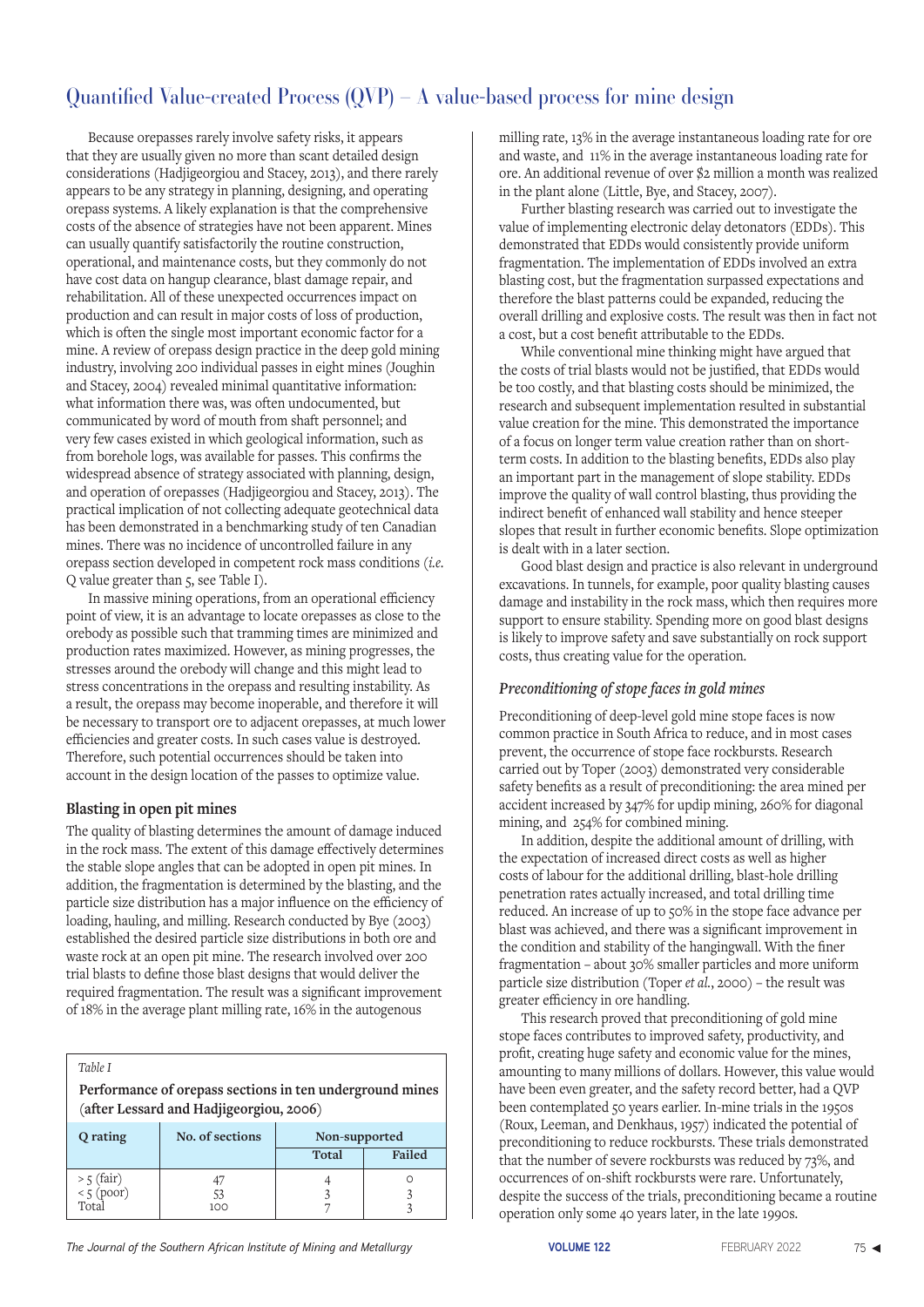## *Open pit slope optimization*

In addition to the blasting investigations by Bye (2003), described above, further research was carried out into the design of open pit slopes, evaluation of slope stability, and slope optimization, monitoring, and management. The required geotechnical information for slope design includes properties of the rock types present, information on geological structures and their properties, details of the groundwater status, and the boundary conditions (*in-situ* stress conditions). The geometry of the orebody dictates the design configuration of the open pit. Consequently, the extent and shape of the orebody must be well defined and captured in a block model. Bye (2003, 2005a) developed a geotechnical block model of the mine in Datamine. Each 15 m3 block was assigned appropriate information on the rock type, its compressive strength, the RQD, and Laubscher's Mining Rock Mass Rating (Laubscher, 1990). Interpolation involved geostatistical evaluation of borehole and face mapping information. Using this block model, predictions of blasting costs were made using the blastability index (Lilly, 1986) and the modified Cunningham (1986) fragmentation equation. Inter-ramp slope angles were also determined in the block model using a rock mass classification approach (Haines and Terbrugge, 1991). This allowed the possibility of steepening of planned slopes to be ascertained, and where slope flattening was required. Comprehensive numerical slope stability analyses were carried out. The result of the process was a steepening of the overall slope angle. The strategic and tactical value created was assessed by Bye, Little, and Mossop (2005). The following is a quote from the conclusions to Bye's research (Bye, 2003).

**'***The development of the slope design model provided the opportunity to move away from one design process for the entire pit, and customization of slope design and configurations were developed to cater for local variations in the rock mass conditions. The availability of the geotechnical information in 3D and the improved level of confidence of that data resulted in a slope optimization of the final pit … the final walls were optimized by three degrees, resulting in revenue increase for the mine in excess of [\$120 million]* …'

It is also worth mentioning the value to the mine of databasing geotechnical and monitoring information (Little, 2006a, 2006b) – this meant that good design information was readily available when required.

Slope optimization initiatives at Sishen mine in South Africa have unlocked significant value. The research carried out for this project involved the development of synthetic rock mass (SRM) models for banded iron formation and shale units, on which the economics of the large iron ore mine depend (Bester, 2019; Bester *et al.*, 2019). The research introduced a **'**concept level' SRM for early-stage projects wherein certain informed assumptions may be made based on existing knowledge. SRM models rely on geotechnical data, which can be provided by quality structural mapping of benches. This information is not commonly available in the early stages of a project but can be gathered during the mining process by physical mapping and, when physical access is not available, by remote methods such as laser mapping (Russell and Stacey, 2019). This allows models to be iteratively tested and improved as new geotechnical data becomes available. The slope optimization methodology applied utilized input from SRM modelling to identify the spatial variation in parameters, by highlighting possible areas (of any size or shape) that show unfavourable interactions with slope geometries in

early-stage projects, current operations, and future pushbacks. This approach exploited the integration of modern, smooth, implicitly built, radial basis function-derived surfaces and solids in geological/structural geological modelling as critical inputs to slope design, based on maps that show the continuous variation of certain parameters throughout the volume of interest. This slope design methodology can be accommodated from early-stage projects through to revised planning cycles in operating mines. A risk-based approach is followed, which includes focused data acquisition, rigorous stability analysis, and risk assessment in areas of concern, and risk mitigation from early project stages to operating mines. The approach therefore deals with the common fact that slope instability is one of the major sources of risk in open pit mining. This is mainly due to data uncertainties. The development of a geotechnical block model as the main output of the geotechnical engineering function is essential to support the iterative process that will facilitate a dynamic model that can be continuously updated with new information.

The value that was created in the slope optimization process was reported in the company's 2018 Annual Report (Anglo American, 2019):

**'***Reserve life increased to 14 years (from 13 years in 2017), as a result of the optimised pit slope designs built into the updated LoM [Life of Mine] plan life and productivity improvements*. **'***Most of the annual increase can be attributed to a steepening of the pit slopes of the Sishen pit design resulting in a 50.8Mt increase in Ore Reserves, based on advances made in the spatial geotechnical modelling field enabling a better spatial understanding of pit slope failure mechanisms, allowing for optimisation of pit slope designs*. **'***Sishen – in 2018 a slope optimisation project was completed which resulted in a reduction in the LoM stripping ratio from 3.89:1 in 2017 to 3.4:1 in 2018*.)

The increase in NPV achieved, mainly due to the slope optimization, was approximately \$700 million.

### *Ground support*

The process for selection of ground support for underground mines is well established and follows engineering guidelines. It is relatively straightforward to determine the unit costs and installation costs for ground support. When these are combined with time studies then the decision-makers can make informed choices that meet the technical requirements and are costeffective. In order to quantify the true value of these choices, however, it is necessary to address the long-term performance of ground support. In practice a significant degradation of ground support over time may require rehabilitation, *i.e*., additional ground support or replacement of existing support. In this context, what originally may have been considered as both meeting the technical requirements and reducing costs may not be appropriate.

In the mining environment, rock engineering has significant safety implications, but it is often regarded as a cost. Mercier-Langevin (2019) reports that ground support, depending on the prevailing ground conditions, can make up a sizeable portion of the operating budget of an underground mine. For example, ground support material costs at the LaRonde mine, which manages severe squeezing ground and significant seismic risk, were triple those at Goldex mine, which did not have to cope with the same level of geotechnical problems. If one also considers the related development costs it can be seen that the choice of ground support has a significant impact on the profitability of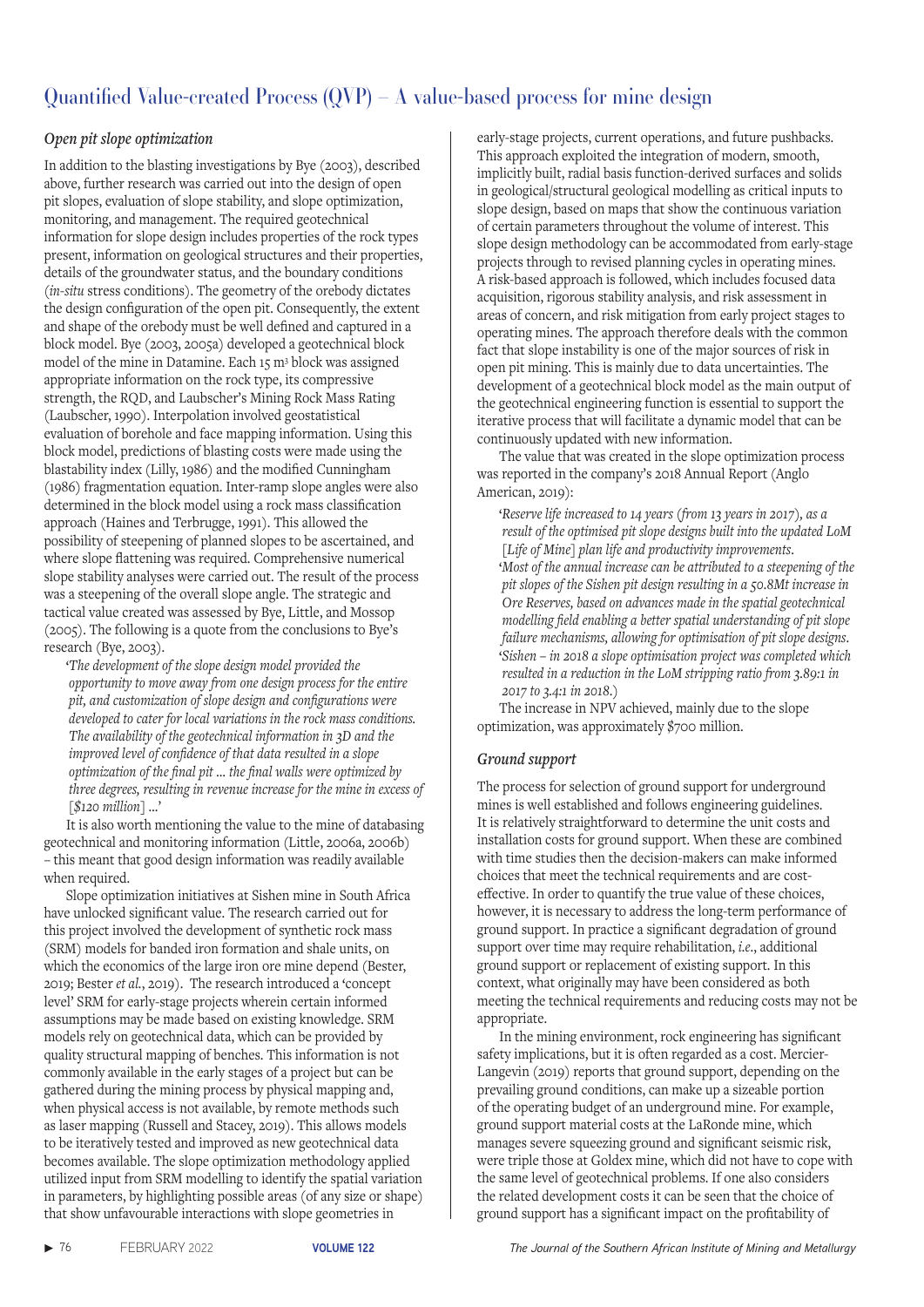an operation. A further challenge is defining the success of any ground support strategies based on the objectives. For example, in squeezing ground, the objective of ground support is to manage deformation and keep the excavation safe for workers for its service life (Mercier-Langevin and Hadjigeorgiou, 2011). In seismically active ground, the objective of support is to withstand the amount of energy that an event of a given magnitude is expected to generate in order to contain rock ejection. It is now standard practice to use yielding or energy-absorbing ground support elements for both extreme squeezing and seismically active or rockburst-prone conditions.

It is remarkable that, although rockbursts are recognized as major safety hazards, which may result in significant disruptions, and consequent negative effects on the economics of mining and tunnelling, the industry was slow to introduce yielding support. Ortlepp (Cook and Ortlepp, 1968; Ortlepp, 1969) was probably the first to develop a yielding rockbolt for rockburst-prone ground. Testing of this bolt under dynamic loading conditions showed that it had great potential for containing rockburst damage, but it was never commercialized. The conebolt, developed in South Africa in the 1990s (Jager, 1992), was proven to be very effective in dynamic loading conditions (Ortlepp, 1994) but was not installed in South African mines in large numbers, probably due to short-term economic considerations. Modified conebolts were used extensively in Canada and have been successful in limiting rockburst damage (Simser, Joughin, and Otlepp, 2002). Most seismically active mines now use dynamic or enhanced ground support. For example, Creighton mine in Canada has demonstrated that modifications to its ground control strategies and the use of yielding support had a significant impact the evolution of the frequency and severity of rockbursts (Figure 1).

In retrospect, the reluctance to introduce what is arguably a more effective ground support strategy for extreme conditions is surprising. The reason is probably that yielding bolts are somewhat more expensive than conventional bolts. However, using mine costing data for all aspects of bolt installation (bolt, grout, drilling, labour), it was shown that by increasing conebolt spacing by only 5 cm, the overall cost of the installed yielding support was identical to that of conventional rockbolt support (Ortlepp and Stacey, 1995). The most important aspect of this comparison was, however, that the energy absorption capacities of the yielding bolts were approximately 15 times greater than those of the conventional bolts. If rockburst-resistant support had been implemented substantially, it is probable that much of

the rockburst damage, associated direct and indirect costs, and accidents could have been reduced. The resulting value to the mines would have been very significant (Stacey, 2016). Recent research has been carried out (Moganedi, 2018) to estimate the economic value that could have been created by the use of rockburst-resistant support. In this research, 13 rockburst case studies were analysed. Two of these case studies were evaluated to demonstrate the value that could be created by installing appropriate rockburst support systems (Moganedi and Stacey, 2019). This indicated that such dynamic support of an access tunnel could obviate a \$20 850 daily loss in revenue, as well as prevent negative consequences such as accidents, injuries, and equipment damage. The installed rock support consisted of rigid elements, as was the case in all except one of the rockbursts evaluated. In contrast, value will be created by energy-absorbing support, which will prevent, or at least reduce, damage. Many yielding support systems are now available in the market, including rockbolts, very strong mesh, and tendon straps.

An example of increased value from the selection of ground support has been observed at the LaRonde mine in Canada. Owing to a combination of high stresses and foliation in the rock mass, the mine is subject to some of the more challenging squeezing ground conditions and high convergence rates. In cases when wall stability is compromised, or if equipment clearance is insufficient, an 8-yard scoop-tram is used to 'purge' the walls, *i.e*. to remove excess material. The resulting drift dimensions require the installation of secondary back support, such as cable bolts, in order to stabilize the greater spans created by scaling of the sidewalls. LaRonde demonstrated that introducing a relatively more expensive rockbolt (the hybrid bolt) in the support system resulted in a significant reduction of 'purging' of drifts that display excessive squeezing (Figure 2). This is another example of increased value following a greater investment in ground support.

### *Value creation in a deep level open stoping mining environment*

This case deals with gold mining at a depth of greater than 2000m, using an open stoping mining method. Instability in the stopes caused equipment damage, as well as ore dilution (le Roux, 2015). There were no safety concerns, since remotely operated LHDs were used for extraction of ore. Owing to dilution resulting from the instability, the recovered ore grade reduced from 5.5 to 4.5 g/t, and the associated loss was some \$1.8 million per month



**Figure 1—Correlation between the evolution of ground support systems and the frequency and severity of rockbursts at Creighton mine (after Morissette**  *et al***., 2017)**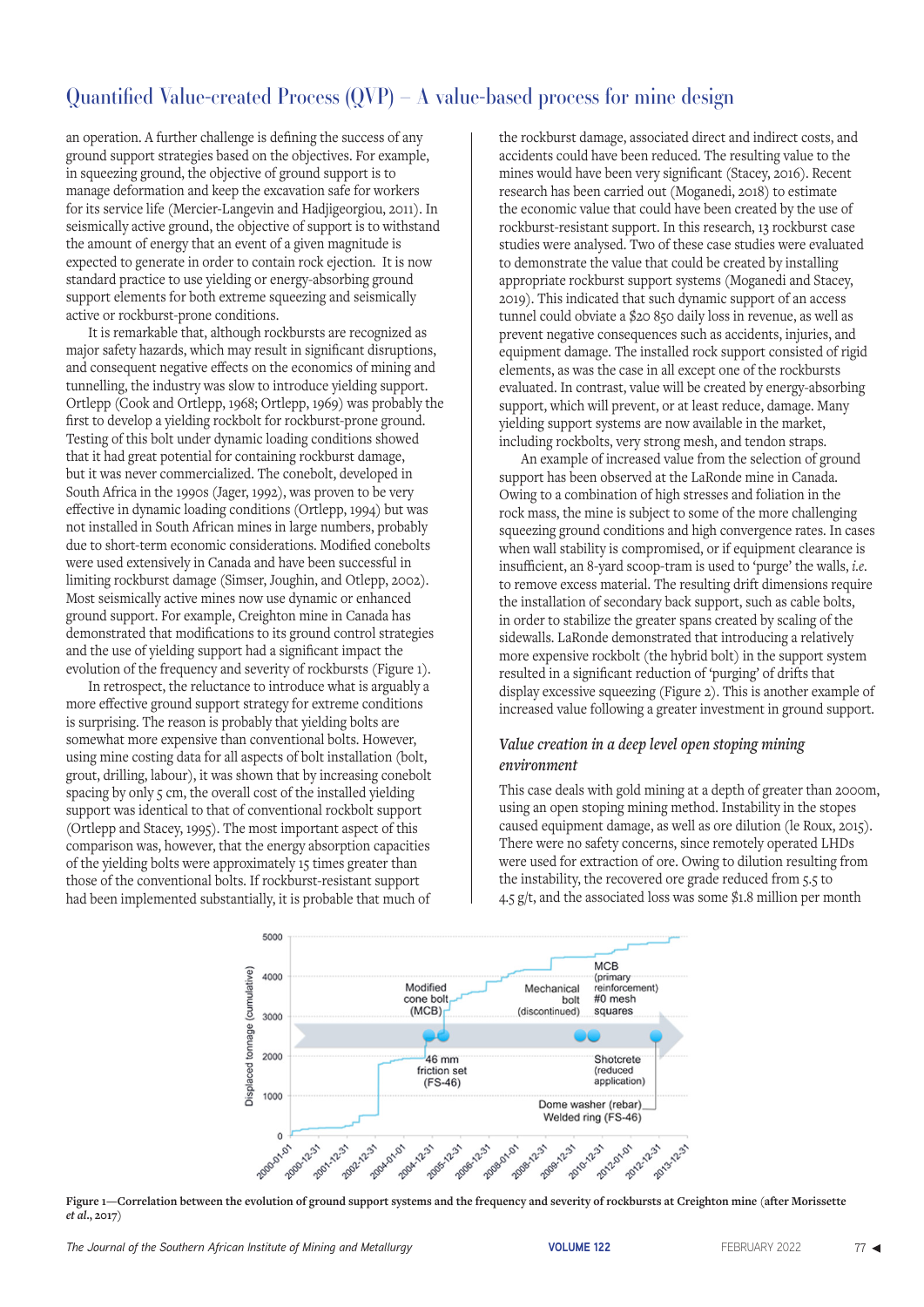

**Figure 2—Reduction in cumulative distance purged under the 215 level, related to the introduction of the hybrid bolt as part of the ground support standard for squeezing rock conditions at LaRonde (after Turcotte, 2010)**

(based on a gold price of \$20 000 per kg). The cost of damage to trackless equipment (illustrated in Figure 3) was also significant, and in addition there were costs for standing time. A \$40 million cost was estimated for a 10-year period at the mine. Other costs, associated with milling and plant treatment, secondary blasting, transport, and hoisting amounted to about \$24 million. The calculated total opportunity loss was \$65 million over a 10 year period. These costs indicate the significance of **'**accurate' open stope design that will prevent, or at least reduce, costs due to falls of ground.

Le Roux (2015) carried out back-analyses of records of stope instability, which showed that commonly used rock mass failure criteria and empirical approaches were not applicable. Instead, he implemented a strain-based design criterion, which resulted in reliable prediction of stability of the open stopes. Very significant reductions in equipment damage and dilution (Figure 4) resulted from the revised stope designs. It was estimated that the loss of income would probably have been greater than \$250 million without the strain-based design criterion, confirming the value created for the mining operation (le Roux and Stacey, 2016).



**Figure 3—Equipment damage due to rockfalls in open stopes (after le Roux, 2015)**

### *Improved design confidence due to collection of additional geotechnical data*

In the early stages of mining there is commonly a deficit in the geotechnical data available for mine design. The result is likely



**Figure 4—Annual dilution associated with deep level open stope mining (after le Roux, 2015)**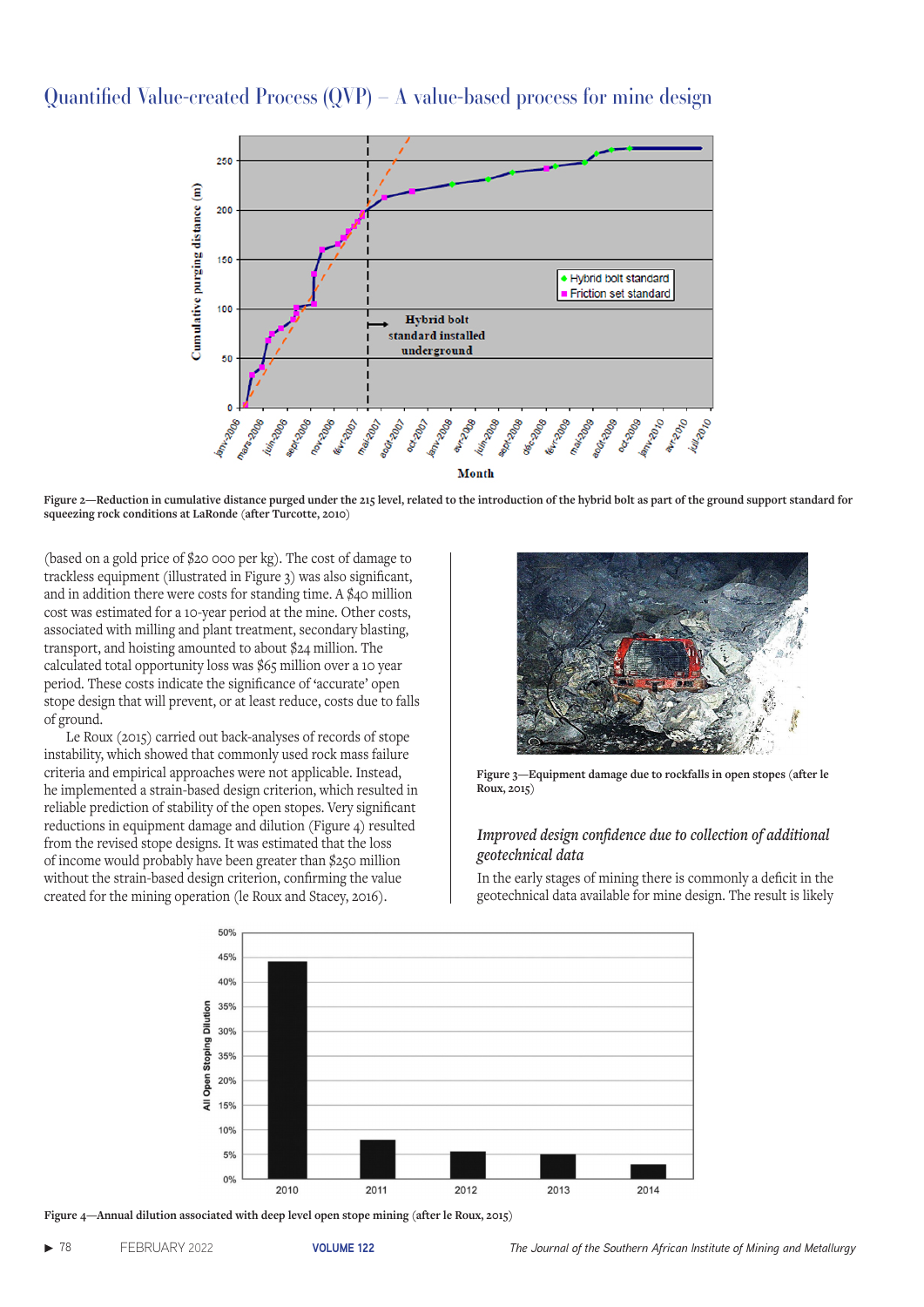to be a more conservative design to allow for the 'unknown' conditions. As mining progresses and more rock surfaces are exposed, there is the possibility of obtaining additional geotechnical information and thus improving the design. There is also the possibility, due to the creation of the mining excavations, of new locations for borehole drilling, also to gain more information on the rock mass. However, such additional work involves extra costs which mining companies are often loath to incur. It is not unusual to find that preliminary or incomplete data from the feasibility stage is still the basis of important decisions.

To address the value of additional investigations, Fillion and Hadjigeorgiou (2016, 2017; 2019) carried out research to quantify the improvement in confidence in geotechnical data This work demonstrated that committing funds to additional geotechnical investigations and rock testing provided value through the increased confidence in the data that could then be used for design revisions. Although this research did not quantify actual financial values created, it did clearly show, for example, that the new information would allow open pit slopes to be steepened. In a deep open pit, the value created by steepening of slopes by as little as 1° or 2° could run to hundreds of thousands of dollars. This would clearly justify the additional expenditure on further geotechnical investigations and revised mine design work.

Having established that there is value in additional information, it is possible to establish an informed strategy. Figure 5 illustrates the resulting confidence intervals for uniaxial compressive strength tests for different tock types at the same mining operation. It clearly demonstrates that the number of tests required to attain the same confidence interval differs according to rock type. As the sampling and laboratory costs are independent of rock type it is possible to quantify the increased value, *i.e*., greater confidence in the design parameters, of additional tests for each rock type.

#### **Suggested QVP implementation**

In this section, a logical process for the implementation of the QVP will be described. This work is inspired by the engineering design process developed by Bieniawski (1988, 1992, 1993), whereby 'mine design is a process based on empiricism and practical experience that does not qualify as engineering design'. The lack of a thorough engineering design process in mining is

sometimes attributed to significant variability and geological complexity in the rock masses that host the mining. However, a more likely explanation is the attitude of many mining personnel, for example – 'Our mine is different, and therefore what applies elsewhere, does not apply here.' This is further compromised by a perception that the economics of the project do not justify the additional costs. Such attitudes do not facilitate the implementation of a thorough design process and are difficult to justify.

Bieniawski (1992) defined six design principles, which expanded into a ten-step design methodology or process. Owing to the close correspondence between this process and a circular ten-step strategic planning process (Ilbury and Sunter, 2005), Bieniawski's process was cast into a circular format, referred to as the 'wheel of design' (Stacey, 2009). This circular format has been adopted for the proposed QVP. Basing the QVP on an engineering design process and a strategic planning process are considered to be completely justified, since it is essential that a decision-making process in mining must take into account both engineering design issues as well as short-, medium-, and long-term strategic planning issues. Figure 6 shows a recommended QVP wheel, with its ten steps: the different colours indicate the different levels of responsibility for carrying out the step. There is significant responsibility indicated for the executive level (directors) since they determine the policies and expectations for the company. Lower level personnel will be required to supply the quantified information that is essential to enable senior personnel to make appropriate, well-informed decisions. The following are the suggested ten steps of the QVP.

- 1. *Clear definition of the objectives of the decision process* This is an extremely important step in which directors and senior management must define the overall aims, for example 'world-class block caving operation', 'safe mine'; 'no long-term environmental damage', 'company policies' or acceptable risk.
- 2. *Constraints: restrictions that may affect the decision process* Constraints may be related to the mining company itself, for example, accommodation and availability of personnel, equipment maintenance facilities, *etc*., and/or the country, for example, the country's laws, rail capacity, harbour capacity, electricity supply, water supply.



**Figure 5—Minimum number of specimens required for a given confidence interval for UCS (after Fillion and Hadjigeorgiou, 2017)**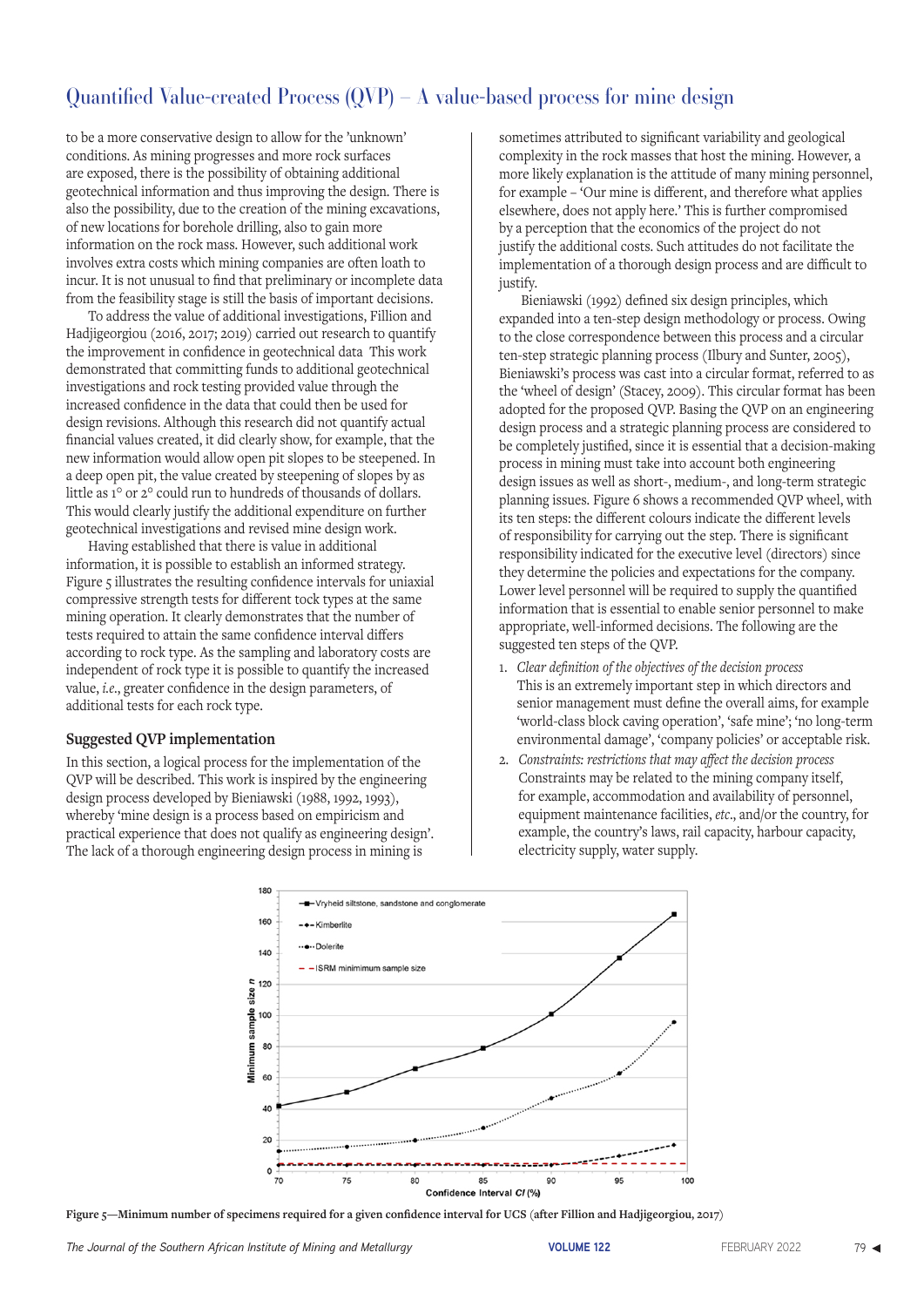

**Figure 6—Quantified Value-created Process wheel. The arrows on the spokes of the wheel indicate that, at each step, the requirements of previous steps must continue to be met; in particular, that the objectives defined in step 1 of the process are being addressed**

3. *Quantification of all direct and indirect costs relevant to the objectives*

In this step, a catalogue of costs would be compiled, for example, drilling costs, blasting costs, rock support costs, loading and hauling costs, *etc*., and indirect costs such as costs of falls of ground, costs of rehabilitation of support, costs of accidents, costs of damage to equipment, and (probably most significantly) costs of loss of production due to any of the factors listed (and others). Costs associated with past occurrences on the mine or experienced by the mining company, such as collapses, equipment damage, orepass blockages, shaft instability, *etc.* would be sources of information in compiling the catalogue, which is then available for reference in the considerations in step 4, and is essential for step 6.

4. *Definition of alternative conceptual approaches (to achieve the objectives)*

In this step, alternative mining methods and layouts that would potentially achieve the objectives would be considered (including excavation methods, excavation sizes, rock support methods, *etc*.), ideally allowing the alternatives to be listed in preferential order for quantification in step 6.

The first four steps of the process involve the planning of the decision process. This stage is extremely important, requiring very clear thinking and definition of objectives, culminating in alternative conceptual approaches to be considered. Significant director-level input is required in this first stage, and in the definition of the principles to be adopted in the evaluation process (step 5).

The following six steps involve the more routine or 'numbercrunching' part of the process, to provide the quantification of value on which the ultimate decision will be based. Directors and senior managers will make the final decision in step 9, followed by the actual implementation in step 10.

5. *Clear definition of the principles to be adopted in the evaluation process*

Non-negotiable company policies will be stated, essentially defining the company's ideals and standards to be used in the evaluation process.

6. *Detailed quantification of value associated with each identified alternative*

Using the catalogue of costs developed (step 3), the value created in each step 4 alternative must be quantified. Importantly, this should be aimed at avoiding losses rather than minimizing costs. The example referred to in the section 'Design and operation of orepasses' is relevant: locating an orepass close to an open stope may minimize tramming costs, but the pass may become unstable as the stope is mined due to stress concentrations in its vicinity. Costs will then increase substantially owing to loss of production due to non-availability of the pass, or to much greater tramming costs if an alternative, distant orepass has to be used. A second example is the choice of rock support – limiting the amount, type, and capability of the support may apparently reduce costs, but will result in greater potential for instability, rockfalls, possible accidents, and equipment damage, leading to loss of production and the requirement for rehabilitation and re-supporting. The importance of taking into account indirect costs cannot be overemphasized.

7. *Evaluation of value created for each alternative from technical, financial, health and safety, ethical, social, and environmental viewpoints*

In addition to the quantified value determined in the step above, this step will take into account further aspects such as health and safety, ethical, social, and environmental effects, which may not be fully quantifiable, but which may influence the ultimate decisions.

8. *Comparison and evaluation, leading to optimized order and recommended alternative*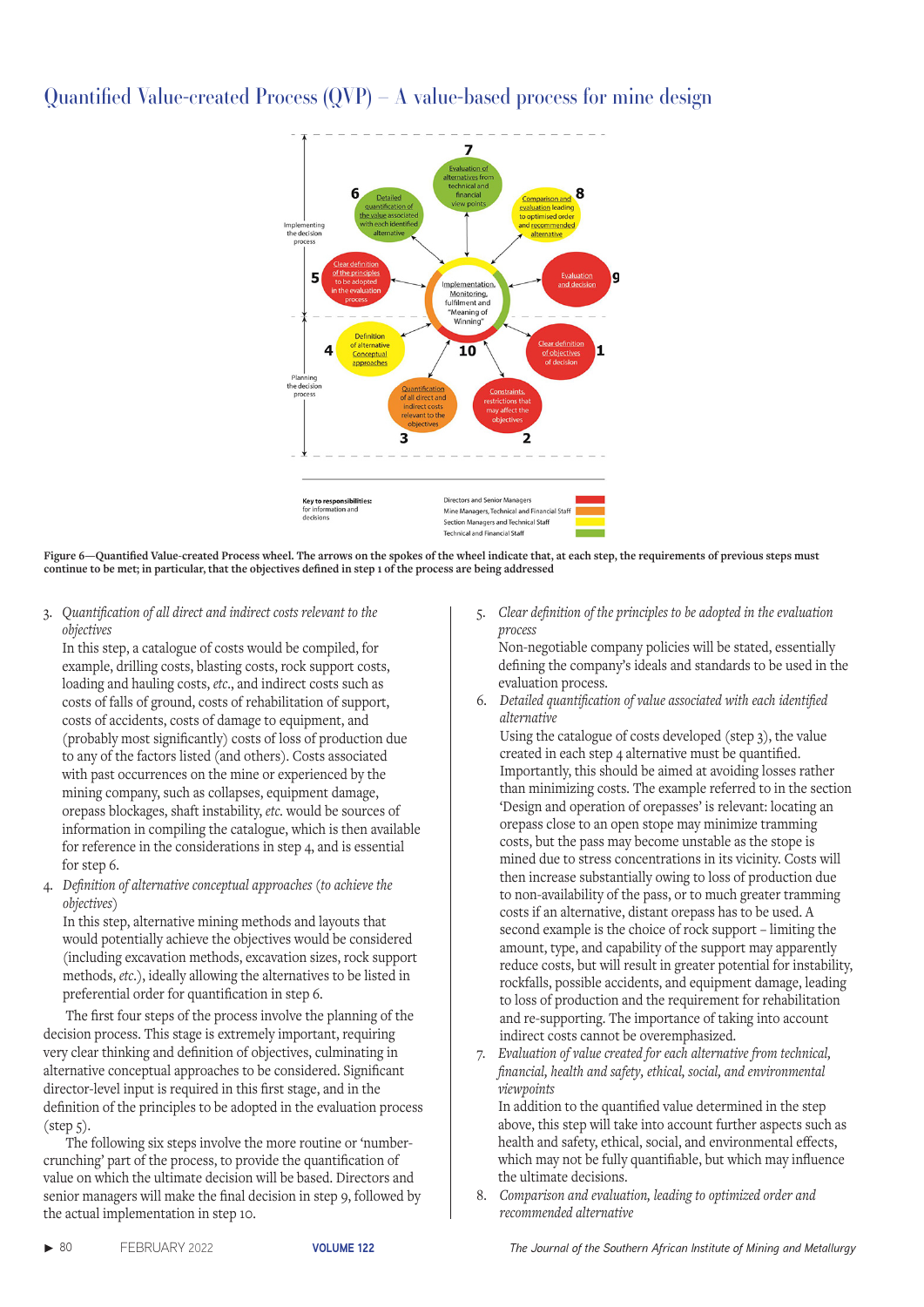The outputs from steps 6 and 7 must be carefully considered and presented in optimized order of value created, for thorough evaluation by the executives and senior management.

9. *Executive evaluation and decision*

This is the final executive step of the process, in which the final decision on the method of execution of the project is made.

10. *Implementation, monitoring, fulfilment, and the* '*meaning of winning'*

The decision is implemented, and the progress must be monitored to check that the project is performing as predicted. If there is any deviation from the predicted performance, it may be necessary to intervene in the process (*i.e.*, reconsider appropriate earlier steps) to bring the project back to the desired performance. The ultimate aim is to achieve fulfilment and, as indicated by Ilbury and Sunter (2005) in their strategic planning process, the 'meaning of winning'.

A critical element in the implementation of the QVP is recognizing the role of personnel within the organization in the cession and implementation process. Although there are inherent variations within each organization, it is important that the levels of responsibilities are well defined and well understood. In a discussion on managing risk, Hadjigeorgiou (2020) suggested that the purpose of risk management is the creation and protection of value. In a mining company, risk management responsibilities are shared or assigned to different players. A similar template that would address the QVP could be as follows.

- ➤ The Board of Directors is generally assigned a risk oversight role. Atkins and Ritchie (2019) further suggest that there is need for mining expertise in a board and upper management in order to be able to request the appropriate assurance of mining-specific technical and operational risk.
- Senior management designs and implements processes that respect the Board's corporate risk strategy and that function as directed. It is the responsibility of senior management to instil a culture of risk-adjusted decisionmaking throughout the organization and provide guidelines to technical personnel. Finally, senior management informs the Board on the company's most material risks, how these risks interrelate, how they affect the company, and how management addresses them.
- Mine management is responsible for the day-to-day operation. In a single-asset company there is an overlap between responsibilities of senior corporate and mine management.
- The main responsibility of the technical engineering group is to design and construct engineering structures and provide oversight to operations. They employ risk analysis tools to identify and quantify geomechanical risk. Finally, they provide input to the company risk policy/strategy.
- The main emphasis of operations is to implement good practice to ensure the safety of personnel and equipment, and to limit or mitigate risk.

This terminology has been used in the QVP wheel in Figure 6.

#### **Discussion and conclusions**

Examples have been illustrated of the major value that can be created in projects by careful attention to engineering design

and implementation. The values created in these examples were determined after the event, but they do indicate the enormous value that could be used for justification of planning and design decisions. In most of these cases, although the value created has been quoted in financial terms, it must be recognized that much non-financial value will often be created as well. Examples are health and safety, and social aspects such as extended employment periods, which are of benefit to the employees as well as their dependents and the community. Social value will also be created by careful management of environmental matters.

In contrast with conventional risk evaluation processes, which tend to focus on negative aspects such as costs and potential losses as the basis for decisions, the proposed decision-making process, based on quantitative evaluation of the value that can be created, focuses on the upside or positive aspects. This proposed process is firmly rooted in well-established engineering design and strategic planning principles, which are essential components of mine planning, design, and operation. The logical QVP presented requires significant input from executives, particularly in the early stages, and this will ensure that ethical and responsible decisions are made, and that short-, medium-, and long-term strategic considerations are taken into account. Quantification of the inputs to the process, as required by the executives, will be supplied by mine management personnel and mine technical specialists, who have access to the appropriate costing information and to records of past performance on the mine, including accidents, damage, collapses, dilution, loss of production *etc*., and associated costs. This will allow the benefits of additional investment to be quantified. For example, the value created by installing better, but more costly, rock support; the value of improved monitoring for advanced indication of any instability, with the potential of then avoiding the instability, and with the associated safety value; and of course ensuring that any loss of production is minimized. The ultimate decision on the implementation of chosen option is again the responsibility of the executives, based on the quantified value-created data. All steps involved in the process should be monitored to ensure that the objectives defined in step 1 of the QVP are met. Any deviation from these objectives may require intervention (such as returning to an earlier step) to bring the process back on track.

It is suggested that the proposed QVP is a logical decisionmaking system that will result in decisions that will be of great benefit in the planning and operation of mines.

#### **References**

- ATKINS, A.C. and RITCHIE, M. 2019. Improving board assurance of technical and operational risks in mining. *Proceedings of the First International Conference on Mining Geomechanical Risk*. Australian Centre for Geomechanics, Perth. pp. 97-110.
- BESTER, M. 2019. A risk based methodology to improve the definition of geotechnical design sectors in slope design. PhD thesis, University of the Witwatersrand. 214 pp.
- Bester, M., Stacey, T.R., Basson, I., Koegelenberg, C., Creus, P., Lorig, L., and Cabrera, A. 2019. A risk-based methodology to improve the definition of geotechnical design sectors in slope design. *Journal of the Southern African Institute of Mining and Metallurgy*, vol. 119. pp 1027-1038.
- Bieniawski, Z.T. 1988. Towards a creative design process in mining. *Mining Engineering*, vol. 40. pp. 1040-1044.
- Bieniawski, Z.T. 1992. Invited Paper: Principles of engineering design for rock mechanics. *Rock Mechanics*. Tillerson, J.R and Wawersik, W.R. (eds). Balkema, Rotterdam. pp. 1031-1040.
- Bieniawski, Z.T. 1993. Principles and methodology of design for excavations in geologic media. *Research in Engineering Design*, vol. 5. pp.49-58.